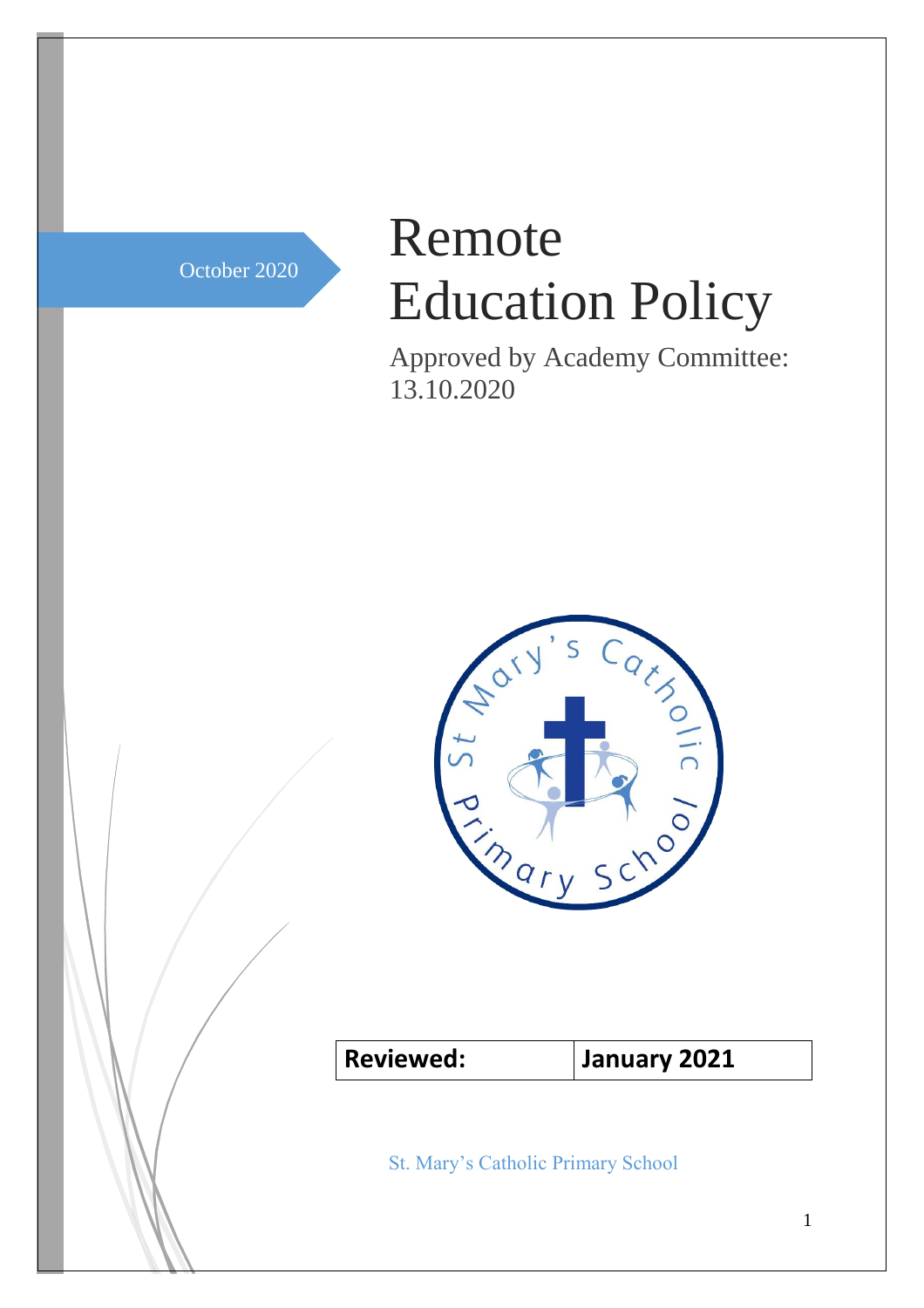## **Remote Education Policy for St. Mary's Catholic Primary School**

#### **1. Statement of School's Curriculum Aims**

*St. Mary's Catholic Primary School aims to deliver a curriculum which is relevant for our pupils the community in which they live. We have aimed to create an ambitious and engaging curriculum which engages pupils and therefore has a positive impact on learning.*

#### **2. Aims**

This Remote Education Policy aims to:

- Ensure consistency in the approach to remote learning for all pupils (Inc. SEND) who aren't in school, through use of quality online and offline resources and teaching videos
- Provide clear expectations to members of the school community with regards to delivering high quality, interactive remote learning
- Include continuous delivery of the school curriculum aims, as far as possible, as well as support of pupils' social and emotional wellbeing
- Consider continued education for staff and parents (e.g. CPD, Parents Workshops and Meet the Teacher)
- Support effective communication between the school and families and support attendance

#### **3. Who is this policy applicable to?**

- A child *(and their siblings if they are also attending St. Mary's Catholic Primary School)* is absent because they are awaiting test results and the household is required to self-isolate. The rest of their school bubble are attending school and being taught as normal.
- A child's whole bubble is not permitted to attend school because they, or another member of their bubble, have tested positive for Covid-19.

Remote learning will be shared via Purple Mash when pupils are absent due to Covid-related reasons and not necessarily to all at start of week, unless the class teacher deems this appropriate.

#### **4. Content and Tools to Deliver This Remote Education Plan**

Resources to deliver this Remote Education Plan include:

- Online tools for EYFS, KS1 & KS2 *(Purple Mash [including Mini Mash and Serial Mash])* and Zoom when appropriate (also used for staff CPD and parent/carer sessions*).*
- Use of recorded video (*or live video*) for a beginning-of-day welcome, instructional videos and assemblies
- Phone calls home (where staff are present on site)
- Printed learning packs (where necessary)
- Physical materials such as story books and writing tools (where available)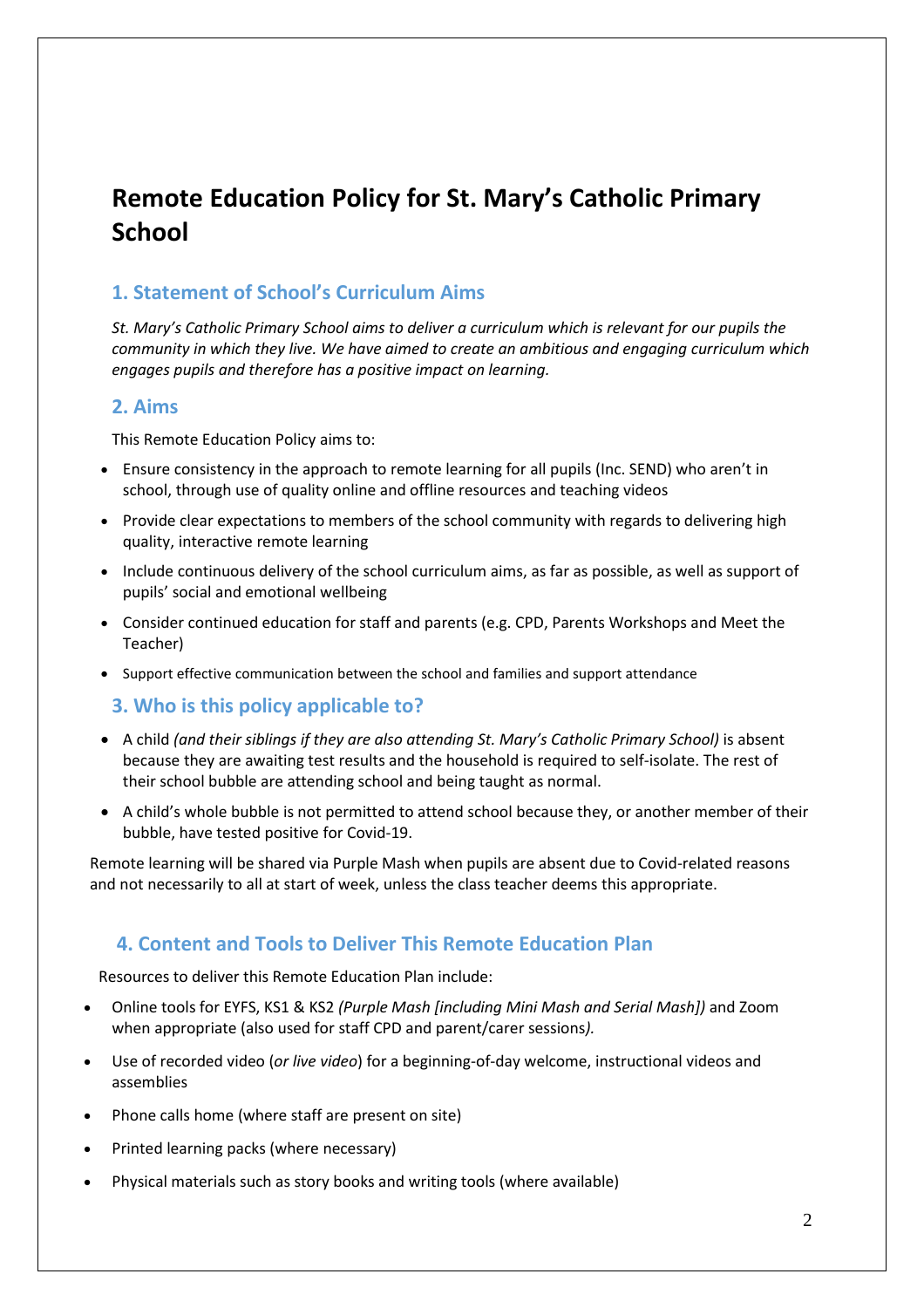Use of BBC Teach, BBC Bitesize, Oak Academy, Explorify, Sumdog Maths, Kahoot!, Classroom Secrets, Hamilton Trust, Twinkl, IXL.

The following timetables can be found in the appendix:

- Model Timetable and structure for remote learning in the event of whole-bubble closure. This will be adapted by teachers at the beginning of each week and will be as close as possible to the normal timetable in school. (Appendix 1)
- Model timetable and structure for remote learning in the event of a small number of pupils selfisolating. This is a suggested structure for parents/carers to follow if their child(ren) are well enough to attempt school work at home. (Appendix 2)

Each day, work for each lesson will be set on Purple Mash. Some lessons will be completed online, whilst others will encourage children to complete an activity away from the screen.

Remote learning should be carried out in line with the following:

Teacher and Pupil Code of Conduct for Phone calls, Video calls and Recorded Video (Appendix 3)

#### **5. Home and School Partnership**

St. Mary's Catholic Primary School is committed to working in close partnership with families and recognises each family is unique and because of this, remote learning will look different for different families in order to suit their individual needs.

St. Mary's Catholic Primary School has provided training for staff on use of Purple Mash. Staff will also provide pupils with a refresher session on how to use Purple Mash and where to find and upload work. Where possible, it is beneficial for young people to maintain a regular and familiar routine. St. Mary's Catholic Primary School would recommend that each 'school day' maintains structure

We would encourage parents to support their children's work, including finding an appropriate place to work and, to the best of their ability, support pupils with work encouraging them to work with good levels of concentration.

Every effort will be made by staff to ensure that work is set promptly. Should accessing work be an issue, parents/carers should contact the class teacher promptly and alternative solutions may be available. These will be discussed on case-to-case basis.

We would encourage parents/carers to familiarise themselves with St. Mary's Catholic Primary School's e-safety policy and the e-safety resources in the COVID-19 tab on the school website, to support a healthy and balanced digital diet for pupils.

All children are expected to follow the same e-safety rules they would at school.

#### **6. Roles and responsibilities**

#### **Teachers**

To note: the suggested responsibilities below relate to where a whole class/bubble is isolating and would be *reduced when it is fewer children isolating and the majority of the class are in school.*

When providing remote learning, teachers must be available during their normal working hours.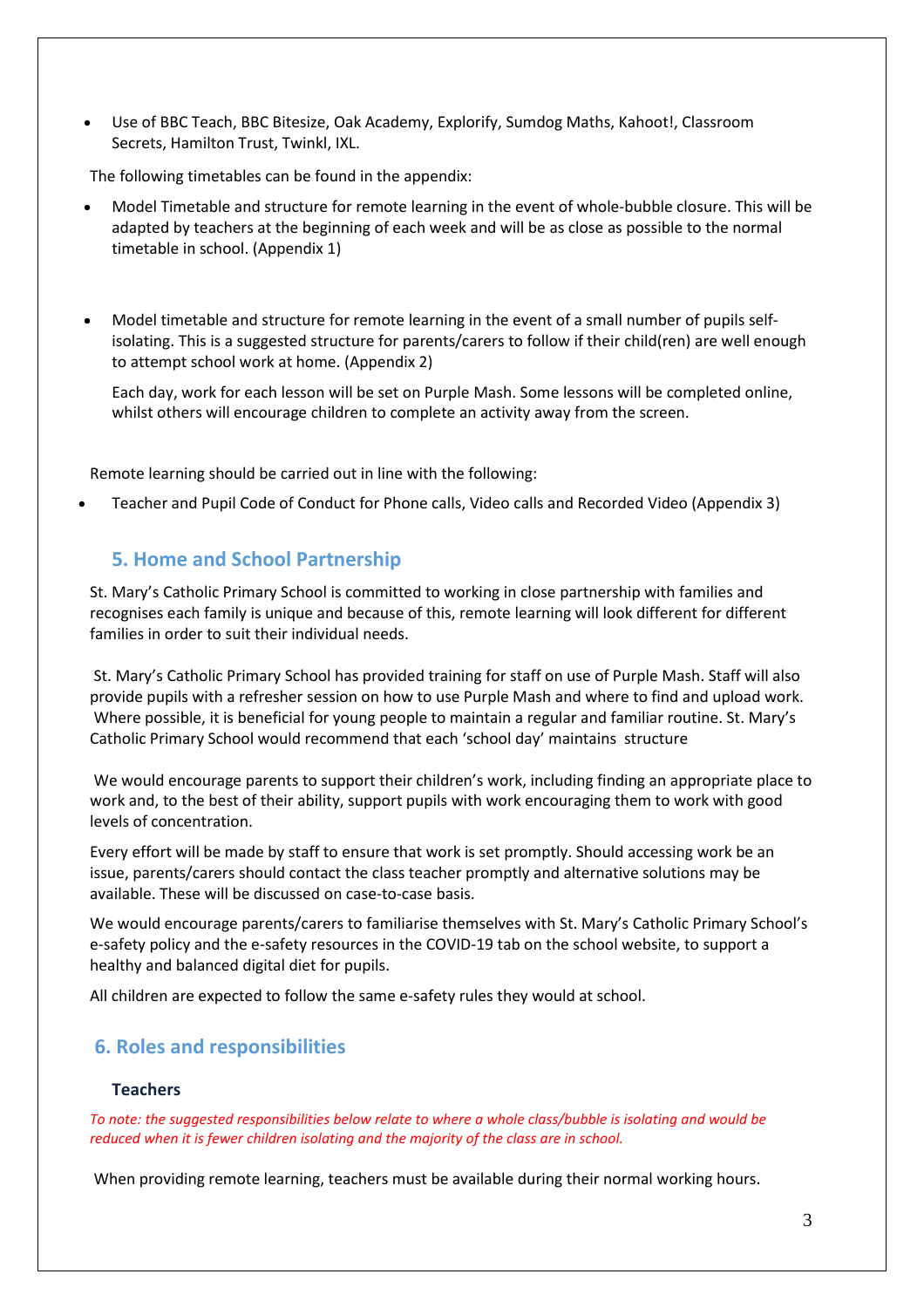If they are unable to work for any reason during this time, for example due to sickness or caring for a dependent, they should report this using the normal absence procedure.

When providing remote learning, teachers are responsible for:

- Registration of pupils:
- In the event of a whole-bubble, or whole-school closure, teachers will email a record of attendance to admin staff daily by 9:30am
- Where whole-bubble, or whole-school closure has occurred, teachers will begin and end each day with a live video, which includes daily prayer
- Setting work:
- Teachers will set assignments so that pupils have meaningful and ambitious work each day in a number of different subjects, provided in a variety of different formats
- Teachers will provide clear explanations of new content in each lesson, through a combination of live or pre-recorded delivery by a teacher or through high-quality curriculum resources or videos
- Teachers will set differentiated work for the pupils in their classes each lesson and where possible, ensure individualised resources are provided, in line with outside agency guidance, for those children with additional needs
- Teachers will include instructions for each lesson on when and how to submit work
- The work set should follow the usual timetable, including ensuring it is of an equivalent length to the teaching pupils would receive in school
- Teachers will only record the screen where there are no children visible and only for uploading to Purple Mash to support learning.
- Teachers will set work on Purple Mash which includes objectives relevant to the learning
- Where only part of the bubble is self-isolating, teachers will upload work to Purple Mash that has been taught in class during the day. This will be done as soon as practically possible, but no later than the end of the same working day. In this case, pupils will complete the work the following day
- Providing feedback on work:

All work will be responded to as soon as practically possible by teachers or teaching assistants, but will be guided by the following:

- Reading, writing and maths work submitted during the lesson time will be responded to, by adults, during the lesson time. Any work submitted outside lesson time, but by 1pm, will be responded to, by 4pm, wherever practically possible.
- All curriculum tasks submitted by 3.30pm will be responded to before the next lesson due.
- Where whole-school or whole-bubble closure has occurred, pupils and adults will have an ongoing dialogue via Purple Mash emails, during lesson time, in which support and feedback will be provided. Teachers may also choose to provide regular live-video check-ins throughout the day.
- Adults will provide feedback for pupils in the comments box on Purple Mash for each piece of work and assess against the objectives set on Target Tracker.
- Where only part of the bubble is self-isolating, adults will provide feedback to work, which has been submitted by 3pm, by 8:30am of the next school day.
- Keeping in touch with pupils who aren't in school and their parents: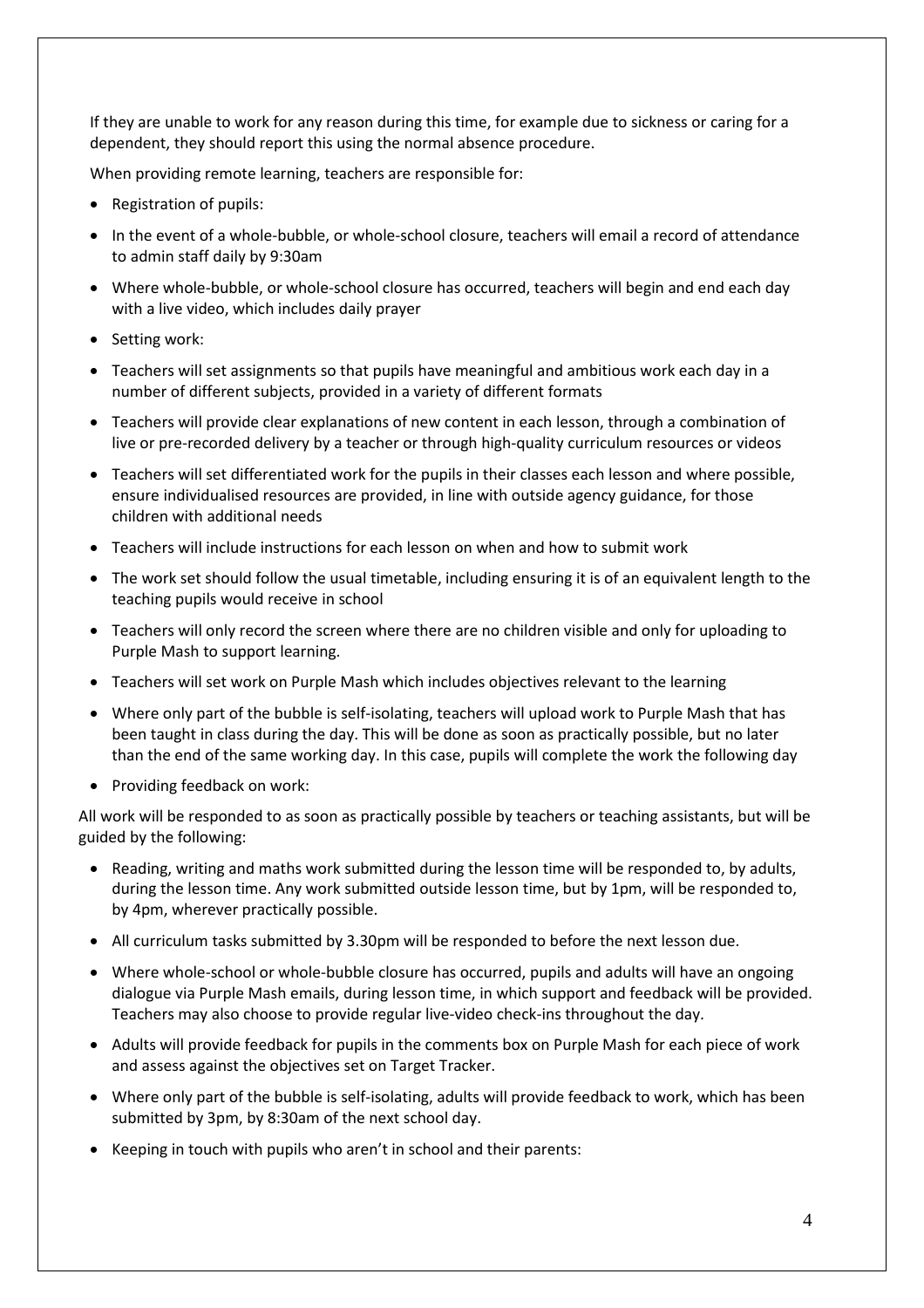- If there is a concern around the level of engagement of a pupil(s) at the end of the second day of absence, teachers will inform the Principal and Vice Principal, who will arrange for parents/carers to be contacted via phone to access whether school intervention can assist engagement.
- All parent/carer emails should come through the school admin account (admin@st-marybh.dudley.sch.uk) or directly to class email addresses if related to school work (details sent via email, please contact the school office if a copy if needed).
- Any complaints or concerns shared by parents or pupils should be reported to a member of SLT– for any safeguarding concerns, refer immediately to the DSL
- Following the code of conduct for remote learning and discussing with SMT if they feel they are unable to meet these requirements.

#### **Teaching Assistants**

Teaching assistants must be available during their normal working hours.

If they are unable to work for any reason during this time, for example due to sickness or caring for a dependent, they should report this using the normal absence procedure.

When supporting remote learning, teaching assistants are responsible for:

- Supporting pupils learning:
- Reply to emails through Purple Mash to support children's learning during allocated subject time
- Take direction from the class teacher in relation to support required during a remote lesson
- Set intervention work daily on Purple Mash for a group of pupils
- Support class teachers in providing individualised resources, in-line with outside agency guidance, for those children with additional needs
- Provide feedback through the comments box on Purple Mash to work set
- Following the code of conduct for remote learning and discussing with SMT if they feel they are unable to meet these requirements.

During the school day, teaching assistants may also be required to complete tasks set by a member of SLT

#### **Senior Leaders**

Alongside any teaching responsibilities, senior leaders are responsible for:

- Co-ordinating the remote learning approach across the school inc. daily monitoring of engagement.
- Monitoring the effectiveness of remote learning, through usual monitoring channels and processes and share this at Senior Leadership Team meetings and subsequent Staff Meetings.
- Share any adaptations to remote learning with parents/carers
- Monitoring the security of remote learning systems, including data protection and safeguarding considerations

#### **Designated safeguarding lead**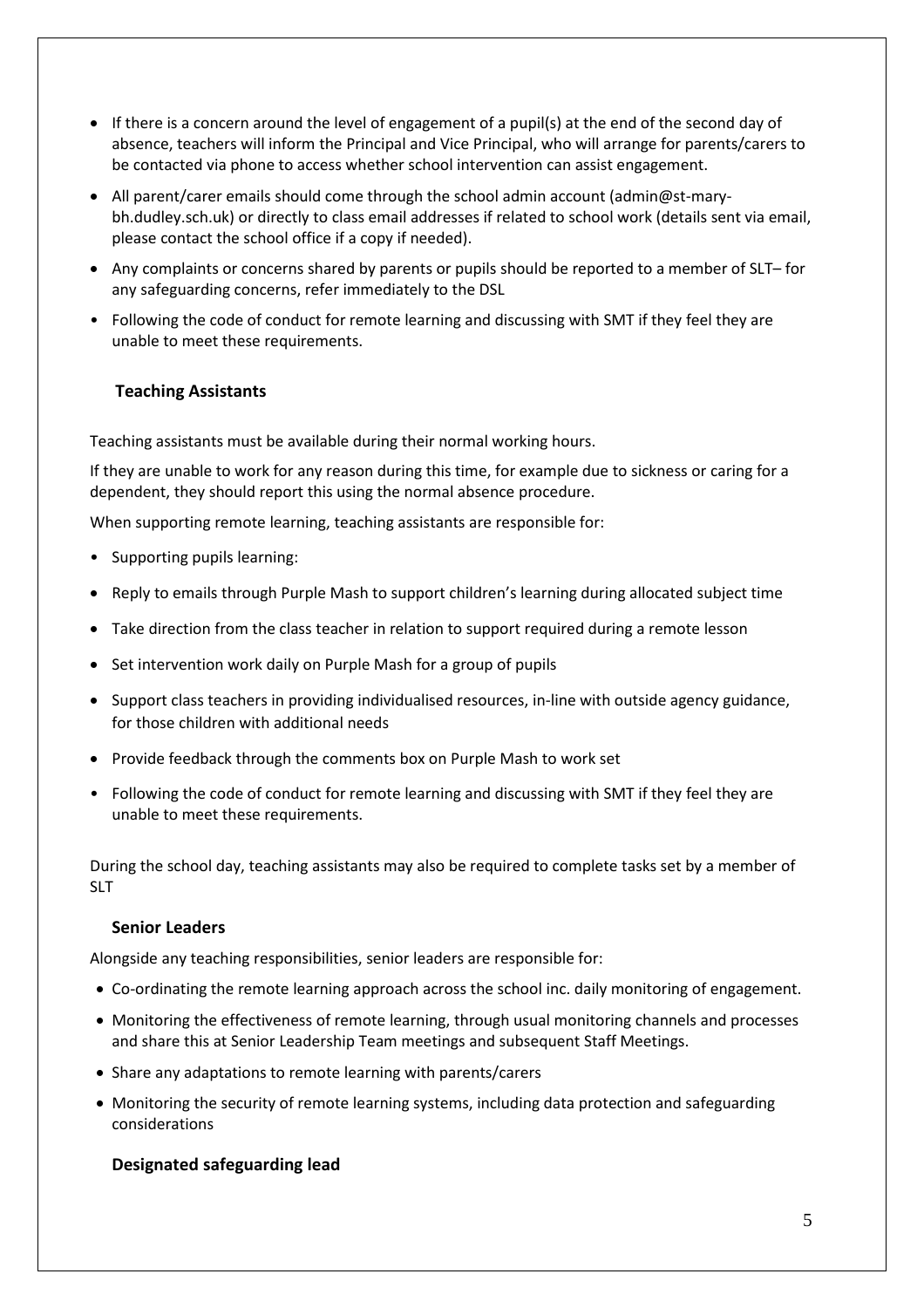The DSL is responsible for managing and dealing with all safeguarding concerns. For further information, please see the Safeguarding and Child Protection Policy.

#### **IT Technician**

IT technician is responsible for:

- Fixing issues with systems used to set and collect work
- Helping staff with any technical issues they're experiencing
- Reviewing the security of remote learning systems and flagging any data protection breaches to the data protection officer

#### **The SENCO**

Liaising with the ICT technicians to ensure that the technology used for remote learning is accessible to all pupils and that reasonable adjustments are made where required.

- Ensuring that pupils with EHC plans continue to have their needs met while learning remotely, and liaising with the principal and other organisations to make any alternate arrangements for pupils with EHC plans
- Identifying the level of support
- Monitoring quality of work set for children with additional needs

#### **The SBM**

- Ensuring value for money when arranging the procurement of equipment or technology.
- Ensuring that the school has adequate insurance to cover all remote working arrangements.

#### **School Admin** (in the event of whole-school closure)

 Follow usual attendance procedures for any children not present in virtual lessons (as recorded by teachers) – see school attendance procedure COVID-19 addendum

#### **Pupils and parents**

Staff can expect pupils learning remotely to:

- Familiarise themselves with the Code of Conduct for video calls
- Log into Purple Mash at the beginning of the school day
- Check the timetable and work for each lesson throughout the day
- Complete work to the deadline set by teachers
- Not to use phones during live lessons, if learning from home
- Seek help if they need it, from teachers or teaching assistants
- Alert teachers if they're not able to complete work

Staff can expect parents with children learning remotely to:

Support children in understanding the Code of Conduct for video calls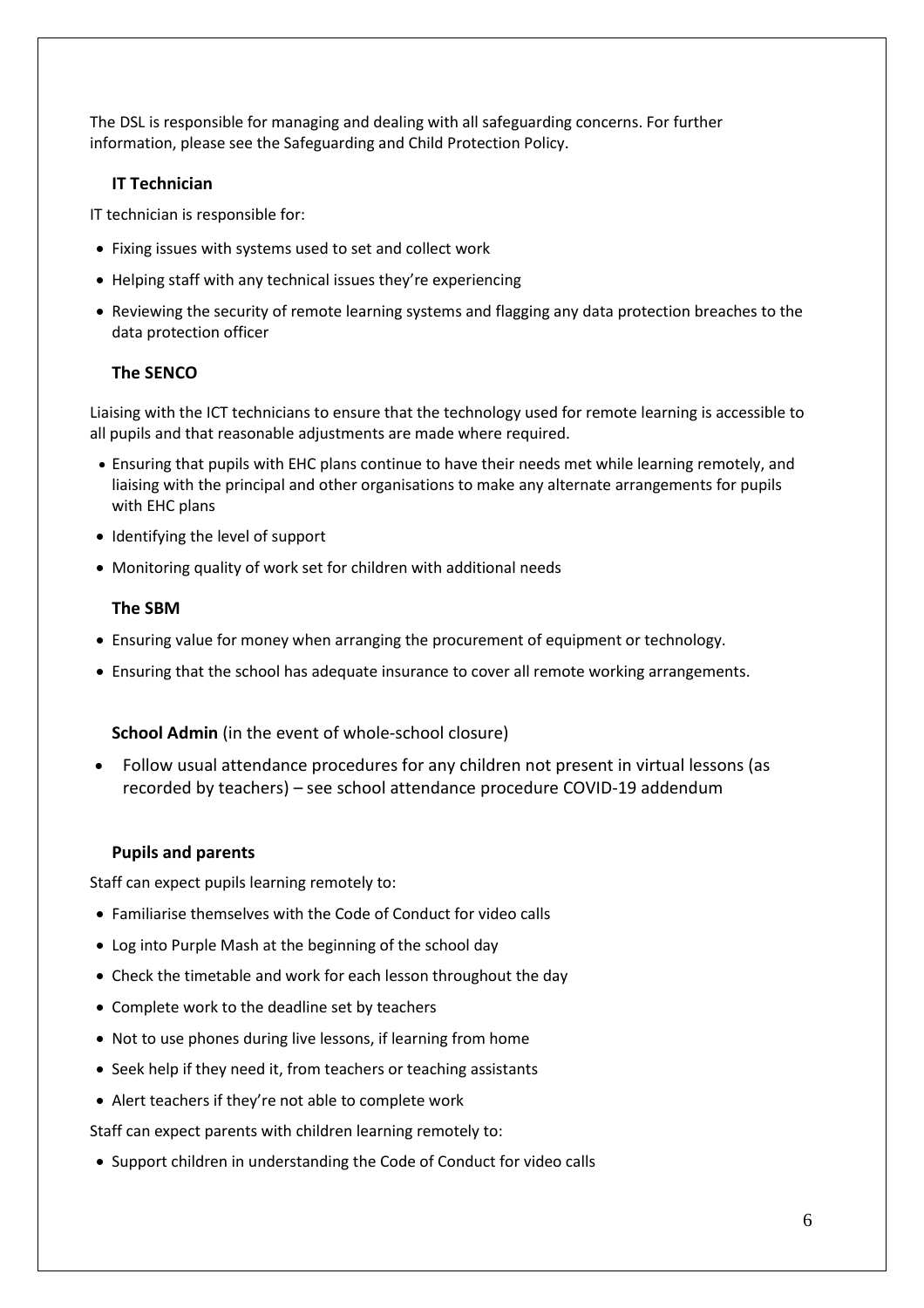- Make the school aware if their child is sick or otherwise can't complete work
- Seek help from the school if they need it
- Ensure pupils are supervised whilst at a computer or other device
- Familiarise themselves with e-safety guidelines
- Prioritise children's wellbeing and health
- Encourage child(ren) to do their best
- Be respectful when making any complaints or concerns known to staff
- Before joining any live video lesson, ensuring it is clear who the participant is, using a first name **only**

#### **Academy Committee**

The academy committee is responsible for:

- Monitoring the school's approach to providing remote learning to ensure education remains as high quality as possible
- Ensuring that staff are certain that remote learning systems are appropriately secure, for both data protection and safeguarding reasons

#### **7. In the event a staff member self-isolates, with no impact on class bubble**

In the event that a staff member is self-isolating but their associated bubble is not self-isolating, then the following should take place:

- Any pre-arranged or necessary meetings with parents/carers or outside agencies will continue to take place remotely. Staff members will conduct these from home. Staff members should discuss with SMT any difficulties with this, as soon as they know they will not be present as originally planned
- Teachers will pre-record or live stream one session (no more than 20 minutes) a day, which will also include setting an activity.
- If the activity set comprises of worksheets or similar, these will need to be emailed to the T.A. for printing and distributing in school. Where there is not a T.A. present, please liaise with colleagues (including admin team and SLT) to work an alternative
- Once a calendar week, in line with iPad availability, teaching staff to set the activity on Purple Mash and provide feedback during the session (via Purple Mash)
- Sessions delivered could be the same lesson each day, or a variety. They could include any lesson normally delivered in school (R.E., English, Maths, Collective Worship, Reading etc.)
- Teaching Assistants will pre-record (either voice or video) a reading of an appropriate book and comprehension questions for the children to answer.

#### When recording or live streaming a lesson

As above, when recording or live-streaming a lesson, staff must take due care and attention to avoid any loud, disruptive or inappropriate background noise or objects.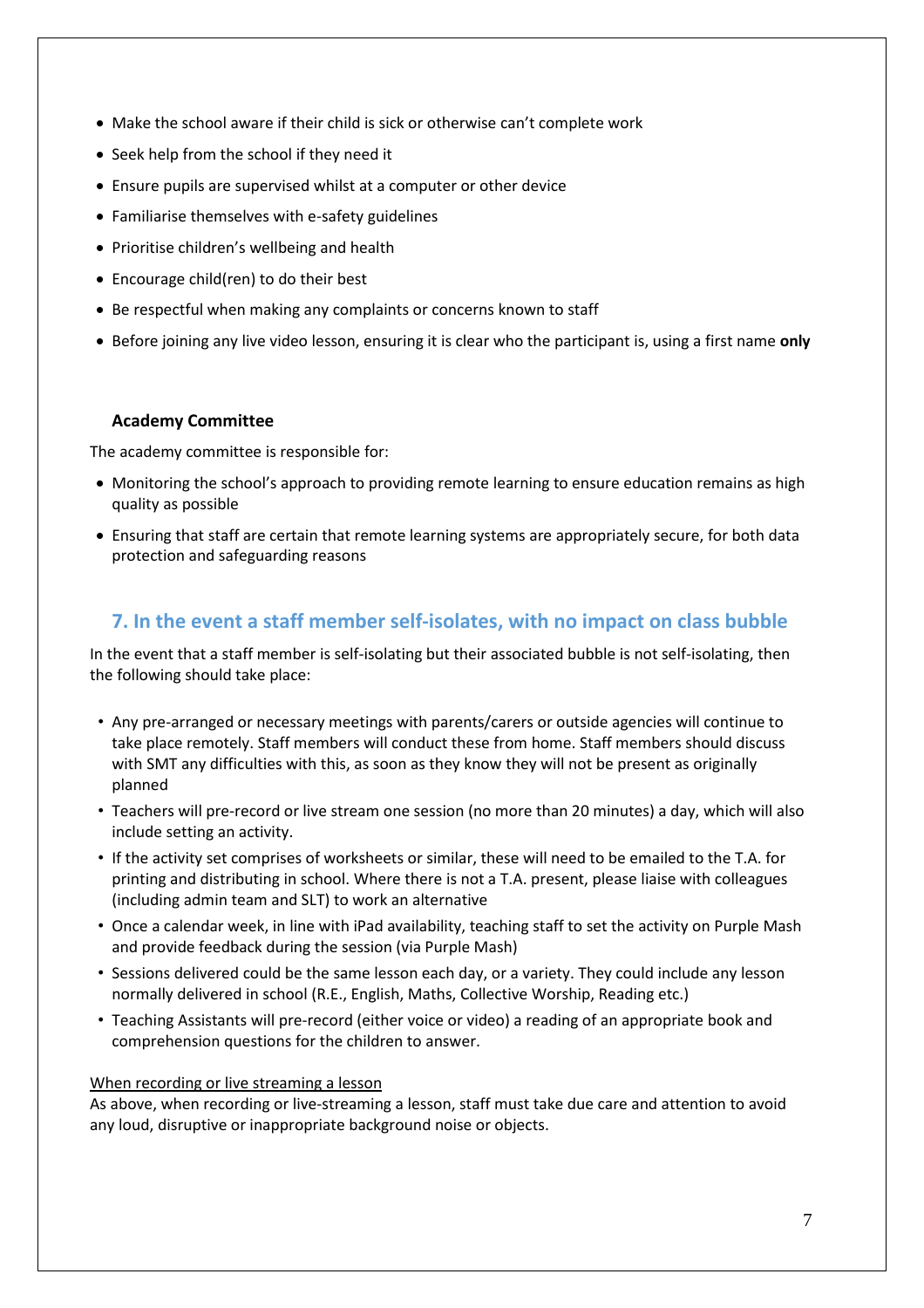If staff do not feel they can achieve the above, they must discuss this with SMT.

### **8.Links with other policies and development plans**

This policy is linked to our:

- Safeguarding
- Behaviour policy
- Child protection policy
- Data protection policy
- Online safety acceptable use policy (see Appendix 4)
- E-safety policy
- End User Agreements for Purple Mash

We will aim to provide this provision in the event of a whole- school closure. However, each case will be assessed on an individual basis and school reserve the right to adapt this plan when necessary.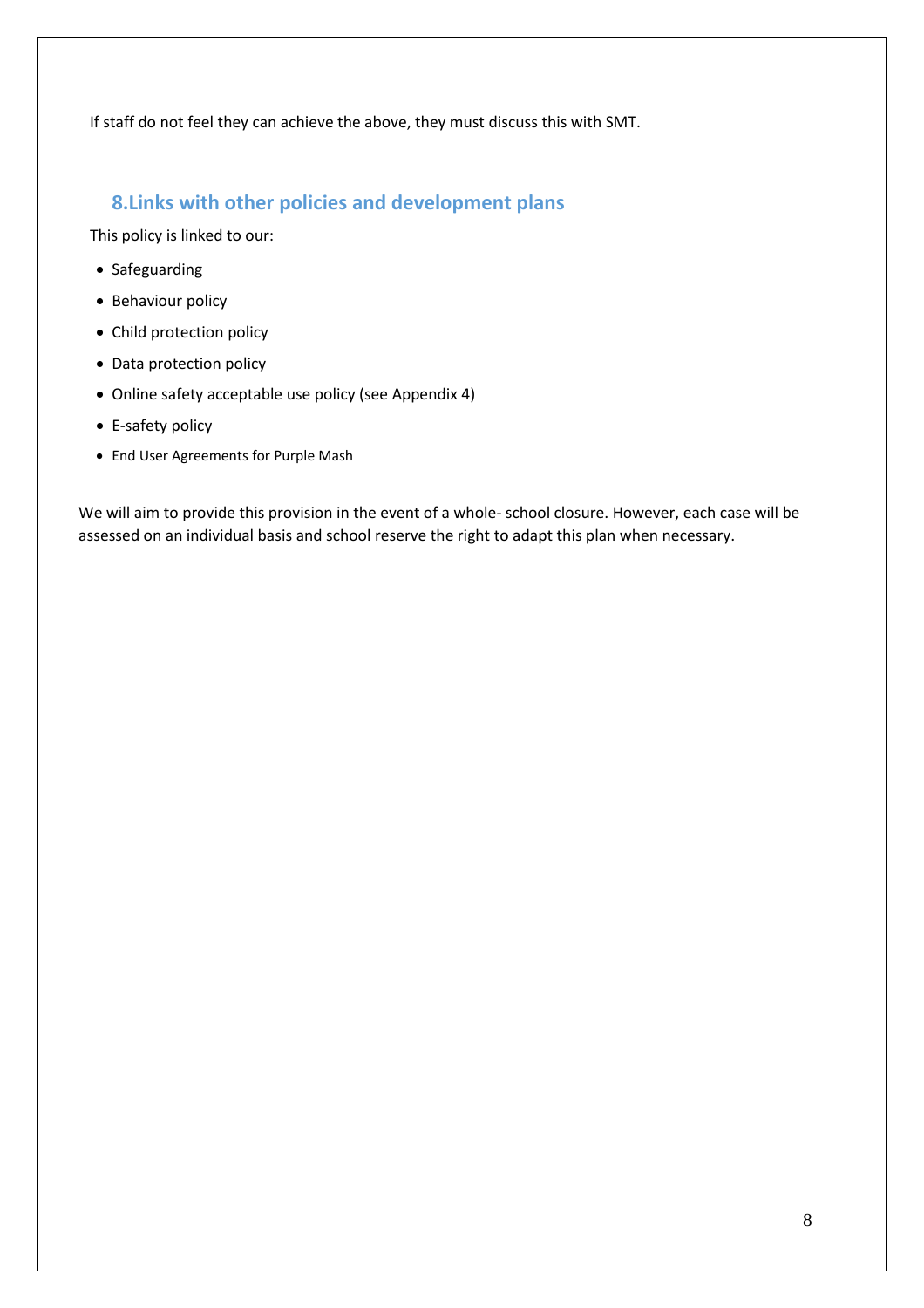Model timetable for whole-bubble closure *(will be adapted by teachers to reflect in-school timetable)*

| Time               | <b>Activity</b>                                                               |
|--------------------|-------------------------------------------------------------------------------|
| 9:00am             | Welcome session- good morning and morning prayer- see Purple Mash             |
| 9:15am             | Reading/Writing/Maths – set on Purple Mash                                    |
| $10:15$ am         | <b>Break</b>                                                                  |
| $10:30$ am         | Reading/Writing/Maths – set on Purple Mash                                    |
| $11:30$ am         | Handwriting/Spellings/                                                        |
| 12:00pm            | Lunch (don't forget to say your prayers) followed by free time                |
| 1:00 <sub>pm</sub> | R.E./Topic/Science/Physical Activity – Set on Purple Mash                     |
| 2:00 <sub>pm</sub> | R.E./Topic/Science/Physical Activity/ Collective Worship – Set on Purple Mash |
| 3:00 <sub>pm</sub> | End of day prayer and dismissal                                               |

### Model timetable for whole-bubble closure - Reception *(will be adapted by teachers to reflect in-school timetable)*

| <b>Time</b>        | <b>Activity</b>                                                |
|--------------------|----------------------------------------------------------------|
| 9:00am             | Welcome - good morning, morning prayer, story and/or song time |
| 9:20am             | Maths (including play-based activity ideas)                    |
| $10:15$ am         | <b>Snack and Break</b>                                         |
| 10:40am            | <b>Phonics</b>                                                 |
| 11.00am            | Handwriting/Fine Motor Skills                                  |
| 11:10am            | <b>Play Based Learning Activities</b>                          |
| 12:00pm            | Lunch (don't forget to say your prayers) followed by free time |
| 1:00 <sub>pm</sub> | R.E./Topic/Physical Activity                                   |
| 1.45pm             | <b>Break</b>                                                   |
| 2:00 <sub>pm</sub> | <b>Play Based Learning Activities</b>                          |
| 2.40pm             | Collective Worship                                             |
| 3:00 <sub>pm</sub> | End of day prayer                                              |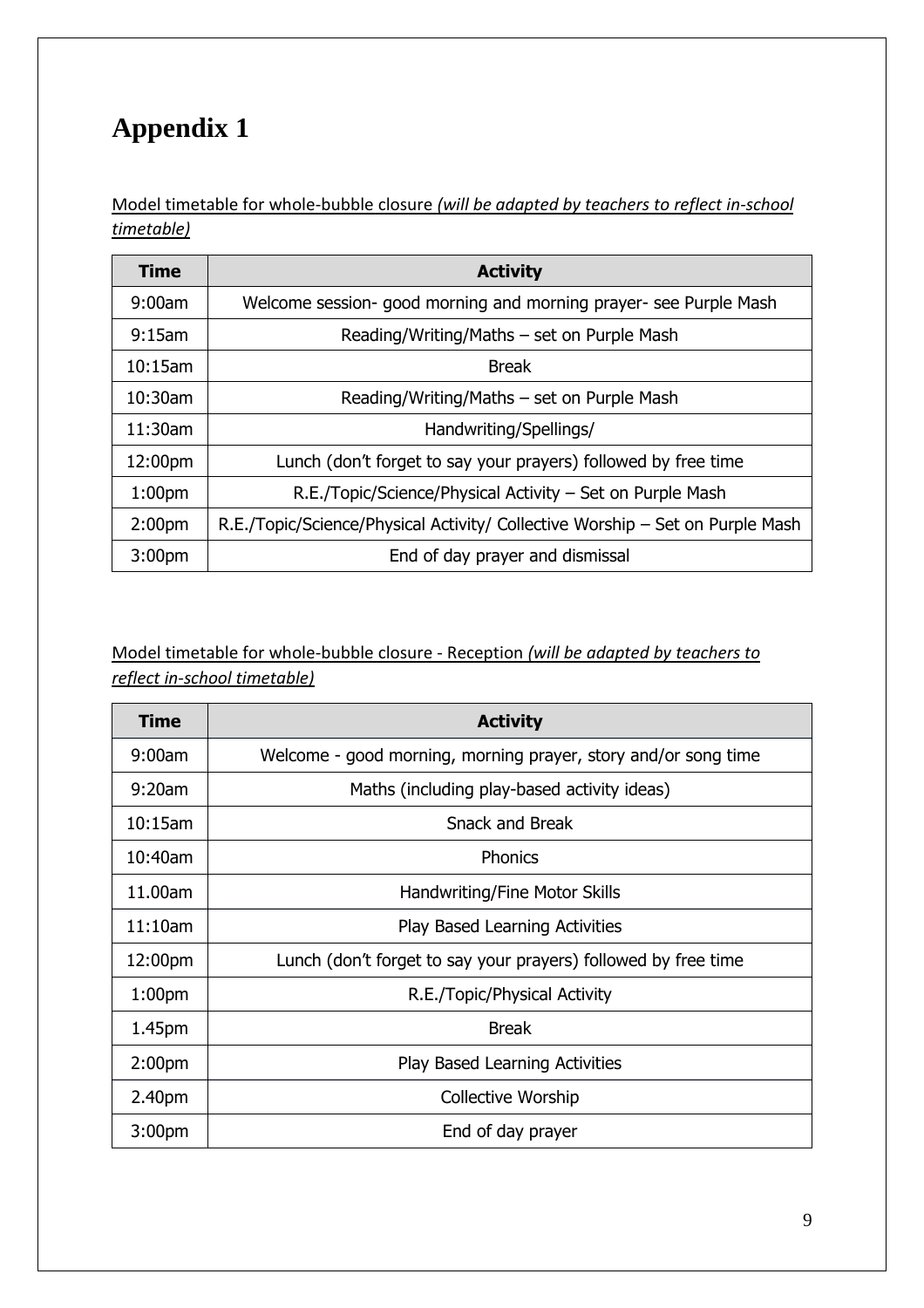Model timetable for event where a small number of pupils are self-isolating, but able to access school work.

| Time               | <b>Activity</b>                                                         |
|--------------------|-------------------------------------------------------------------------|
| 8:00am             | Wake up, have breakfast, get dressed, say the morning prayer            |
| 9:00am             | Maths activity from Purple Mash                                         |
| 10:00am            | Short brain break $-$ any activity that takes you away from school work |
| 10:05am            | English activity from Purple Mash                                       |
| $11:15$ am         | Handwriting/Spelling/Collective Worship/Reading                         |
| 12:00pm            | Lunch (don't forget to say your prayers) followed by free time          |
| 1:00 <sub>pm</sub> | Topic, Science or RE activity from Purple Mash                          |
| 2:00 <sub>pm</sub> | Short brain break $-$ any activity that takes you away from school work |
| 2:05 <sub>pm</sub> | Topic, Science or RE activity from Purple Mash                          |
| 3:00 <sub>pm</sub> | End of day prayer                                                       |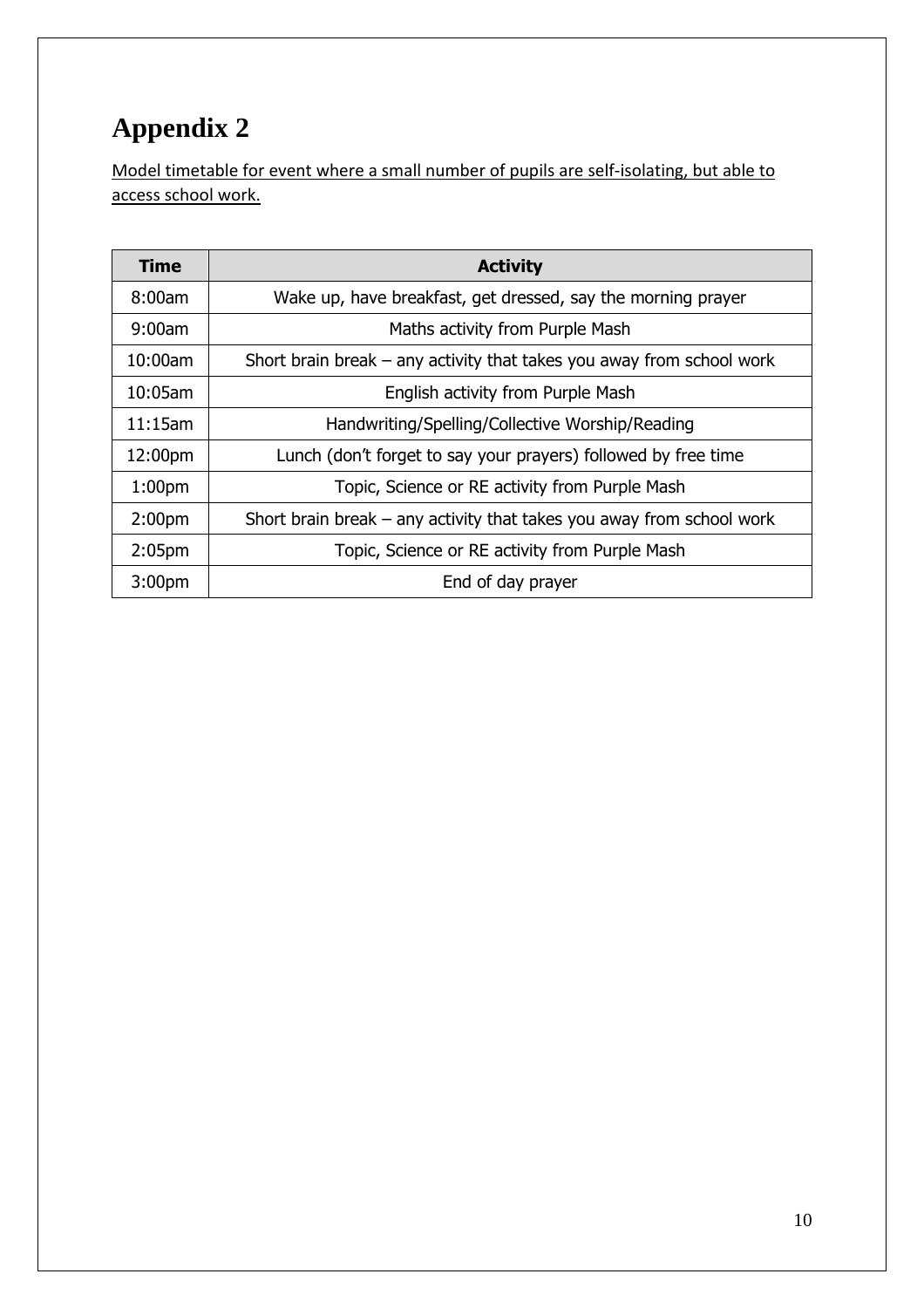## *Code of Conduct for phone calls, video calls and recorded video For Pupils*

- I will only take part in 'live 'video calls/sessions if an adult at home knows that I am doing it.
- I will not reveal my passwords to anyone.
- I will be responsible for my behaviour and actions when using technology (Zoom, Purple Mash and Other interactive applications), this includes the resources I access and the language I use.
- I will make sure that all my communication with pupils, teachers or others using technology is responsible and sensible.
- I will not deliberately browse, download, upload or forward material that could be considered inappropriate. If I accidentally come across any such material I will report it immediately to my teacher or my parent/carer.
- I will not share resources or videos created by my teachers with anyone who is not a pupil or member of staff at St Mary's Catholic Primary School
- I will not record or take photos of my classmates or teachers during a face-to-face session.
- I will not share any school content on social media platforms
- I understand that when using Zoom and other applications provided by the school that my use can be monitored and logged and can be made available to my teachers.
- I will continue to follow the rules (where applicable to home learning) regarding my use of technology as outlined in the school's Pupil Acceptable User Agreement
- I understand that these rules are designed to help keep me safe and that if they are not followed, school sanctions will be applied and my parent/carer may be contacted.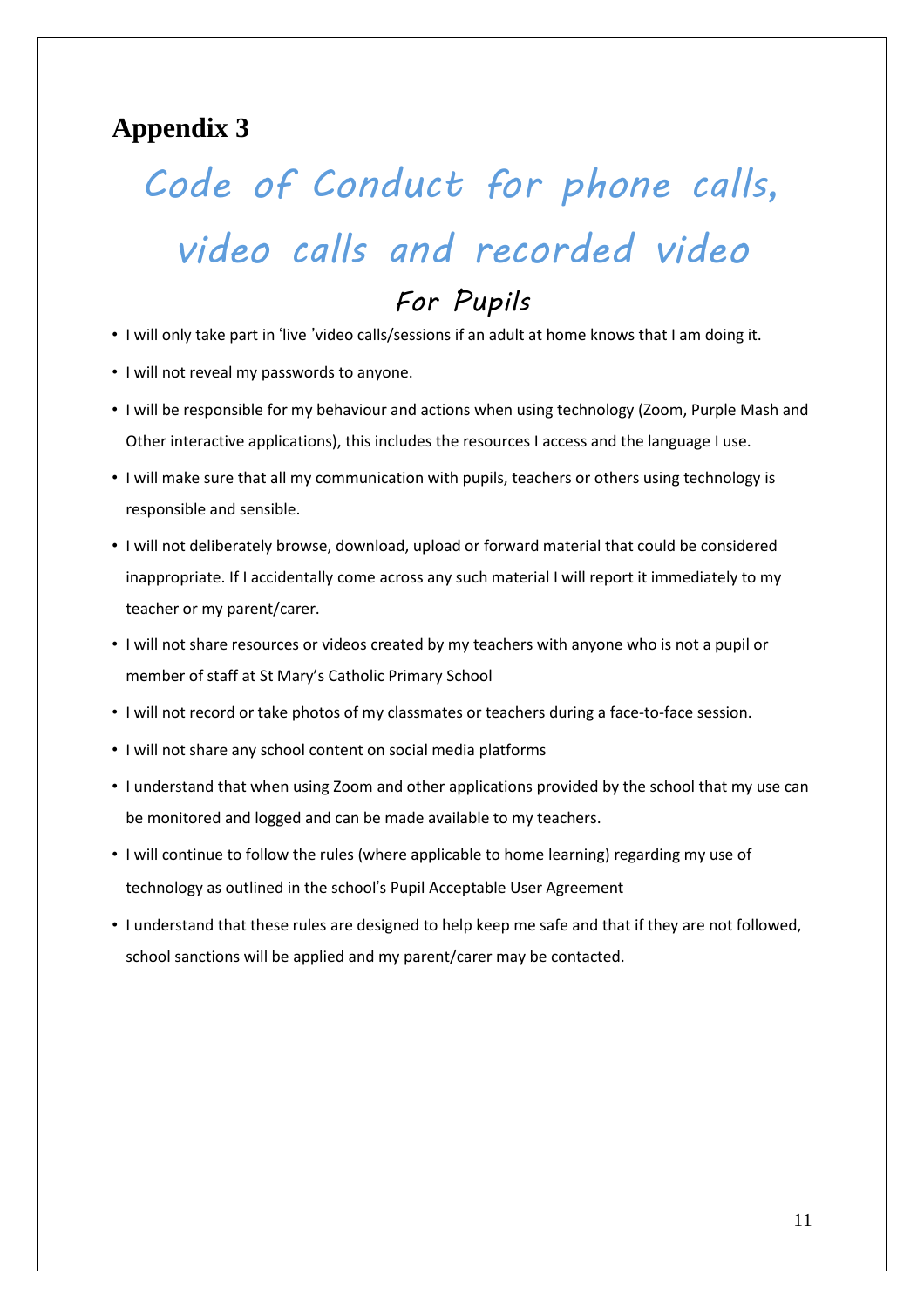## *Code of Conduct for phone calls, video calls and recorded video For Staff*

- To continue to follow Safeguarding procedures, including (but not limited to) continuing to look out for signs that a child may be at risk and reporting to DSLs.
- Staff must only use platforms agreed by the school to communicate with pupils, and it is the responsibility of the teachers to check content and comments.
- 1:1 video calls are strictly prohibited On no occasion should staff make or take video calls with pupils.
- Pupils in classroom should not be visible on video calls.
- Wherever possible, another member of staff should be present/logged into live video calls
- Suitable clothing should be worn by all adult, in line with SNOMAC's Staff Professional Appearance Policy
- Language and behaviour must be professional and appropriate.
- Staff should ensure they are working from a suitable area at home, especially when using live video or recorded video
- Staff must ensure any background in videos (including background noise) is appropriate. This includes ensuring other household members are not included in any live lesson or video
- Staff should ensure there is always a meeting password and waiting room enabled for live video calling
- Staff will follow usual behaviour management techniques, used in school, to address any positive or concerning behaviour.
- Staff will contact parents/carers by email if pupils do not adhere to their Code of Conduct